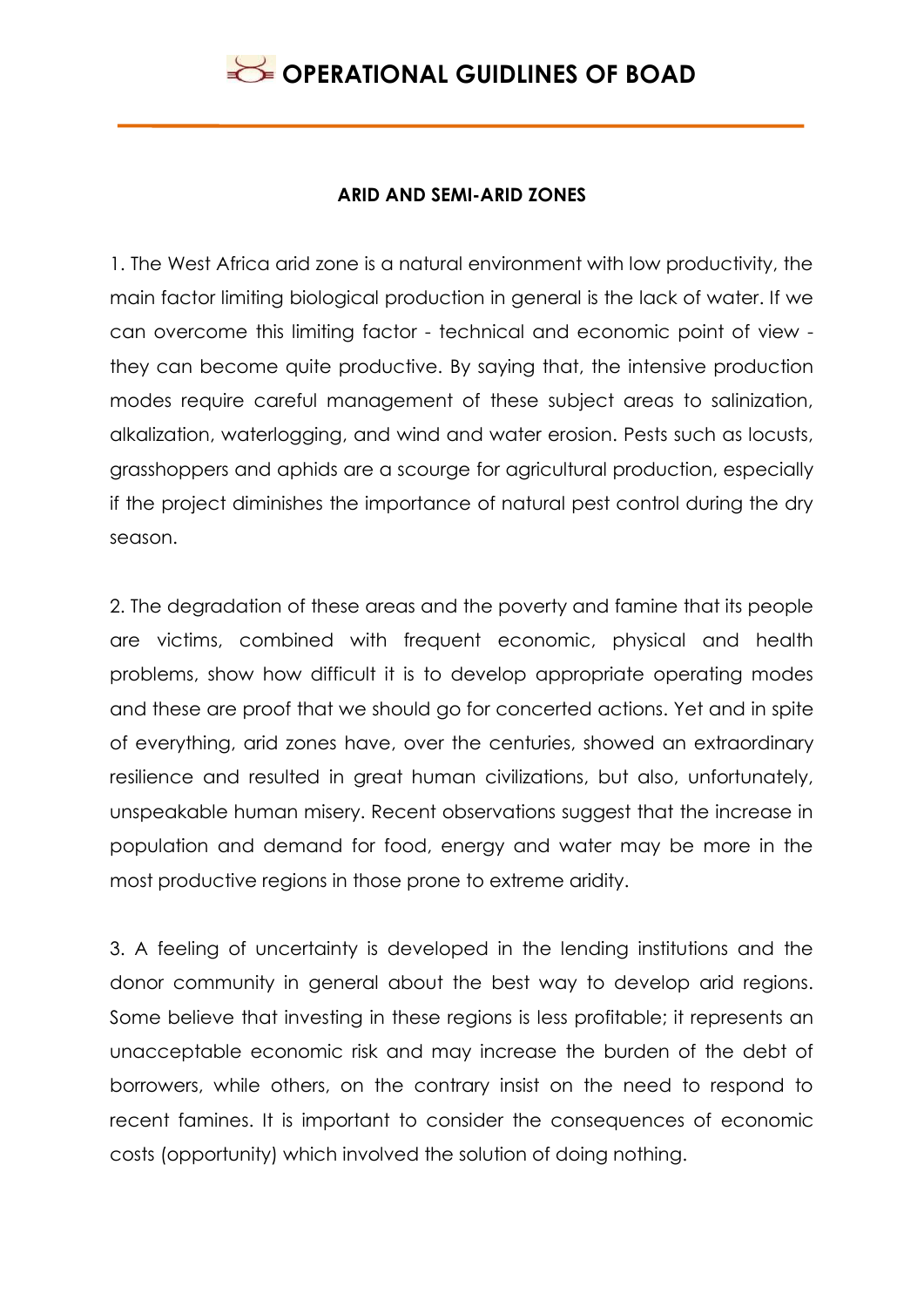#### **Principles, procedures and the Bank directives**

4. Although there is no policy or operational procedure of BOAD on projects that can be undertaken in the West Africa arid zone, the measures relating to good number of sectors such agriculture, forestry, livestock, energy, transport, displacement and resettlement are depend. The various policies and directives governing a project of a sector will affect any intervention in the arid zone and should be implemented in a general framework rather than in the limited context of a particular sector.

### **Relevance in relation to BOAD investment**

5. In recent years, the BOAD conducted and evaluated a number of projects for the resources preservation and the improvement of agricultural productivity in the arid zones.

6. The two following aspects proved of fundamental importance when it comes to investments in arid zones:

- o greater emphasis on human and ecological impacts of individual projects;
- o integration of environmental issues into the economic policy at all levels.
- 7. A wide variety of projects may affect arid zone notably,
	- o projects that affect the productivity of irrigation methods used on these areas, projects against floods, development of agriculture and energy projects, conservation of water and soil, and forestry and livestock management;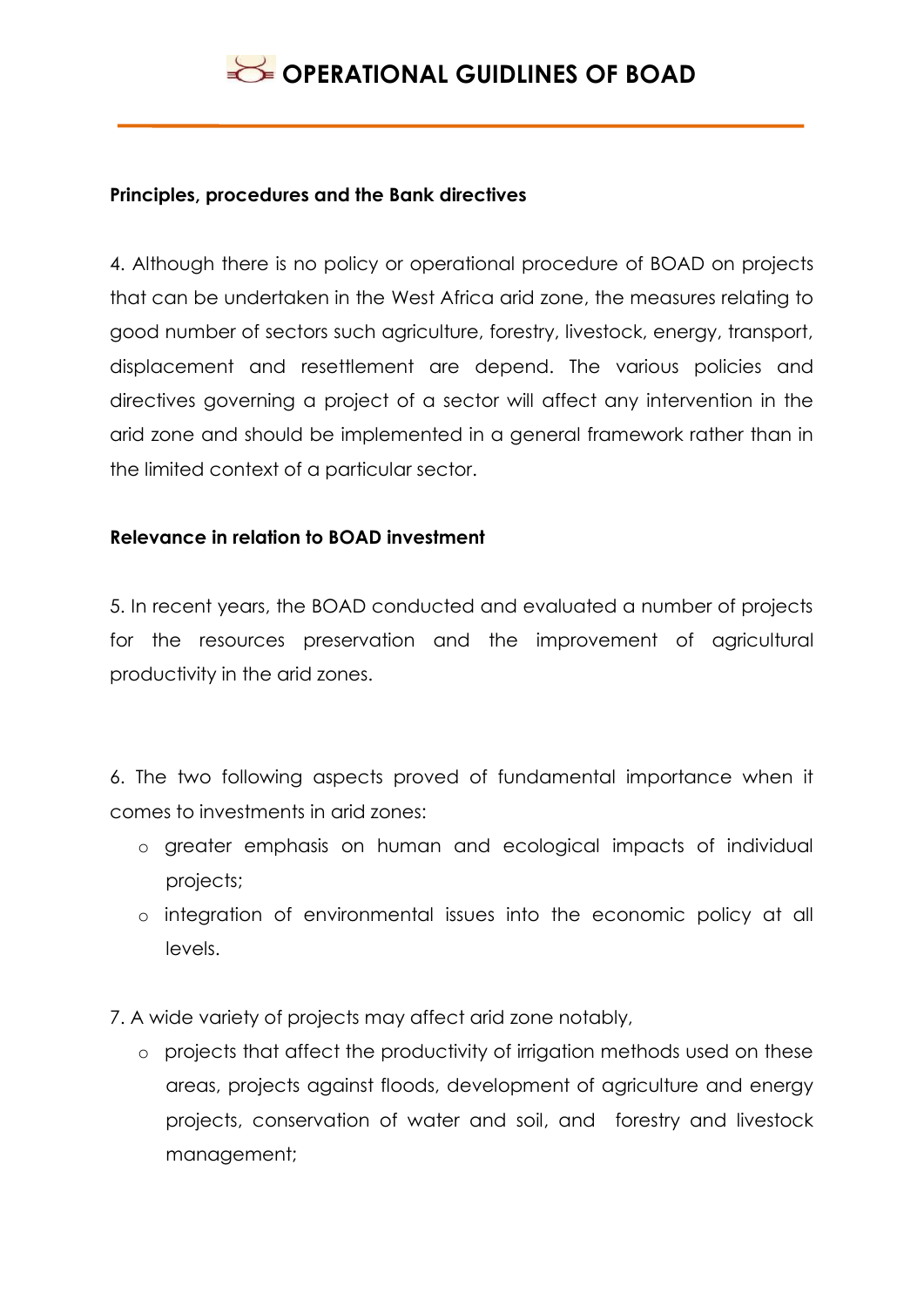- o projects that have an indirect effect by carrying out the resettlement of population or building roads or high dams;
- o influencing policy at the macroeconomic level (pricing, subsidy, taxation and land use bylaws).

#### **Environmental assessment guidelines**

8. Guidelines related the arid zones management show the limits imposed by the sectorial and macro-economic policy to sustainability of each particular project. Individual interventions remain ephemeral as issues related to incentives that may cause degradation of the environment (eg policy. Prices on resources such as charcoal, policy-efficient consumption patterns) have not been resolved.

9. The concerned guidelines focus on three aspects of the environmental assessment: an overview of the development objectives; key indicators that should be studied when considering a project; and an overview of key policy issues raised by the project. The following paragraphs present an overview of key issues.

#### **General objectives of intervention**

10. Ongoing projects and potential one's should be assessed which, because of the active participation of the beneficiaries, will determine whether they provide physical, social and cultural well-being improvement. This approach assumes that we have a long-term vision where resources are judiciously used and conserved for future generations.

11. Environmental, equity and economic efficiency issues must be taken into consideration when designing other possible actions. That is why they should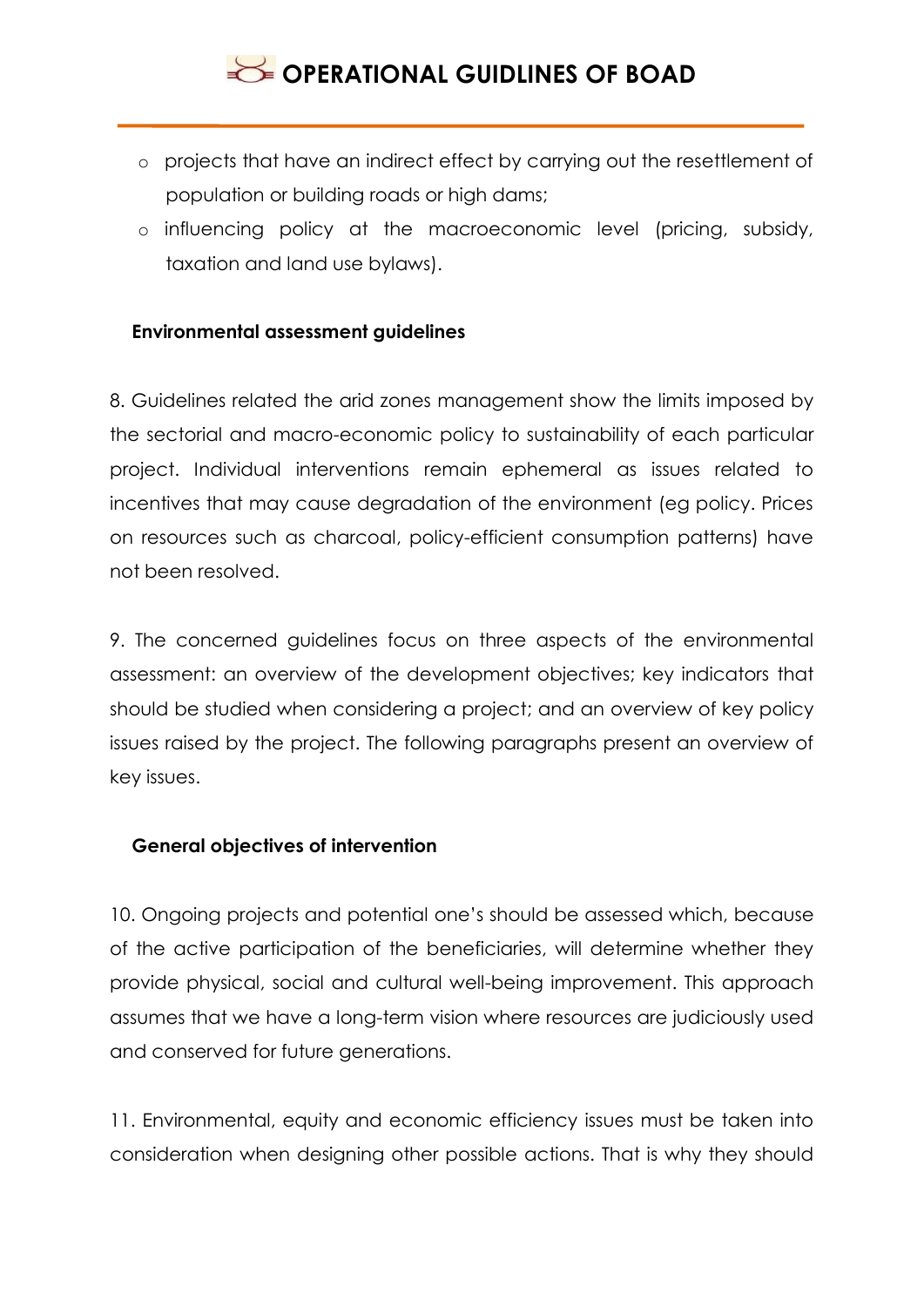be based on, human, economic, technical and solid scientific principles. These activities, once completed, should be able to develop by it own and with little recourse from outside assistance or funding that would not justify the profitability of the project. This company should be accomplished without the basic physical resource which makes it possible is grossly deteriorated.

12. **Relevance to socio-economic established systems**. It is important to use traditional knowledge and strengthen the cultural identity of communities. The project is to discover and promote the well-being and cultural identity of indigenous peoples.

13. The project must be compatible with national and local applicable natural resource management systems. If the socio-economic analysis shows that these management systems are in a period of transition, there must be significant resources for monitoring and evaluation that are an integral part of activities to mitigate the effects likely to affect communities and natural resources. For the big projects, it would be appropriate to undertake research work in the long term. The design of a monitoring program should be defined in relation to the findings of such research or draw on lessons learned from a pilot project.

14. **Regenerative capacity of natural resources Management.** The arid zone ecosystems that are naturally dynamic, their productivity will change regardless of the project. The important thing is to ensure that the land will return to its original productivity, regardless of the operating mode. It may be, however, demonstrated that short-term studies (1-3 years) or long term studies (5-30 years) revealed deterioration in this respect. The results obtained by the formers should be taken into account in project planning, especially if they are high-risk areas. As for the latter, they should underpin resettlement projects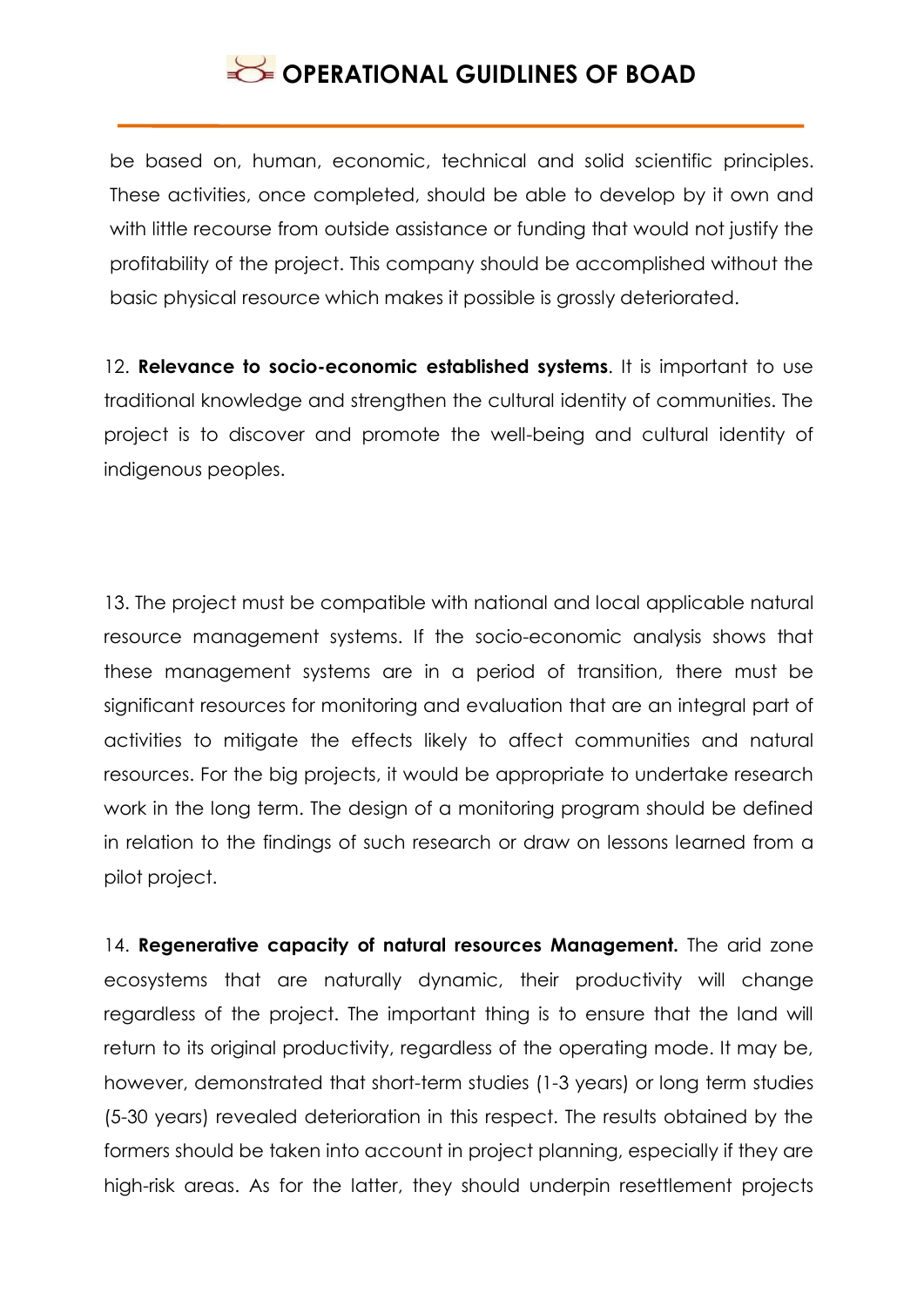and long-term investments. Sustainable interventions must be part of a longterm (15 years) and develop incentives that are adapted to beneficiaries.

### **Operational indicators in the design and review of a project**

15. The objectives should be based on a non- sectorial approach. Options with regard to the region and the project itself require the selection of key indicators and analysis must remain flexible. By saying that, it remains essential to define the relative importance of each indicator. A systemic approach has proven to be effective in this regard. The rural appraisal techniques can also be used to select a method that best reflect the concerns of beneficiaries. Guidelines on the arid soil management provide a set of indicators (and subsets) to take into account at the beginning of the project cycle:

- o climate
- o population development
- o Health and Nutrition
- o energy
- o economic factors
- o access to land , goods and services
- o Natural area condition
- o production systems and level of risk
- o livestock management / breeding
- o adopted technical means